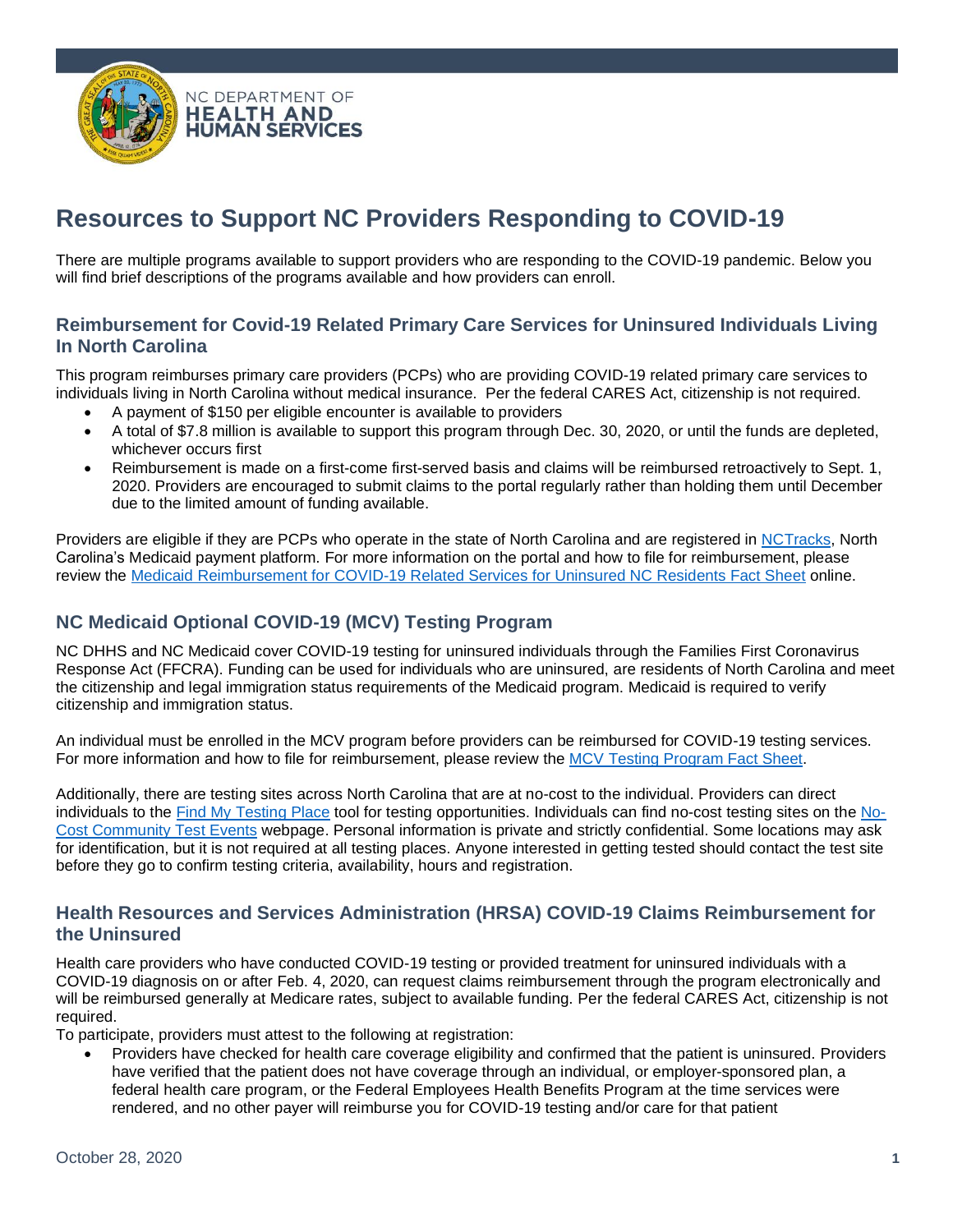#### **NC DEPARTMENT OF HEALTH AND HUMAN SERVICES**

- Providers will accept defined program reimbursement as payment in full
- Providers agree not to balance bill the patient
- Providers agree to program terms and conditions and may be subject to post-reimbursement audit review

For more information on the program, please refer to the [HRSA COVID-19 Claims Reimbursement Program.](https://www.hrsa.gov/coviduninsuredclaim)

## **North Carolina Medical Society Foundation Financial Recovery Program**

The North Carolina Medical Society Foundation (NCMSF) oversees the state-funded Financial Recovery Program (FRP) to assist eligible practices throughout the state that are experiencing economic distress due to the pandemic. Funding will be based on reimbursement for COVID-19-related expenses incurred between March 1 and Nov. 30, 2020.

Eligible expenses can include clinical staff expenses, administrative staff expenses, telehealth equipment costs, infection control costs, costs to accommodate social distancing or improving ventilation and flu/pneumonia vaccines. Providers must attest that no other form of payment has been collected for these expenses. The deadline to apply is Nov. 30, 2020.

To participate, all of the following must apply:

- The practice is organized in accordance with North Carolina General Statutes Chapter 55B and registered with the North Carolina Medical Board as a professional corporation or professional limited liability company with the purpose of practicing medicine
- The practice currently provides or contracts for professional medical services
- The practice is not owned, managed or otherwise controlled by an entity defined in G.S. 131E-76(3), such as a health system
- The practice is not managed by a practice management company unless the practice management company is majority owned by North Carolina licensed physicians

For more information on the program and to apply, please see the [NC Medical Society Foundation Financial Recovery](https://www.ncmedsoc.org/wp-content/uploads/2020/10/Financial-Recovery-Program-FRP-FAQ.pdf)  [Program application.](https://www.ncmedsoc.org/wp-content/uploads/2020/10/Financial-Recovery-Program-FRP-FAQ.pdf)

## **Coronavirus Aid, Relief, and Economic Security (CARES) Act Provider Relief Fund**

Qualified providers of health care, services, and support may receive Provider Relief Fund payments for healthcarerelated expenses or lost revenue due to COVID-19. There are supports available to healthcare providers and dentists, as well as targeted funds available for hospitals, rural healthcare providers, skilled nursing facilities, tribal hospitals, and safety net hospitals.

Providers are eligible if they were eligible for a previous PRF distribution. Additionally, new 2020 providers and behavioral health providers may apply.

For more information on the program and to apply, please visit the [CARES Act Provider Relief Fund](https://www.hhs.gov/coronavirus/cares-act-provider-relief-fund/index.html) webpage.